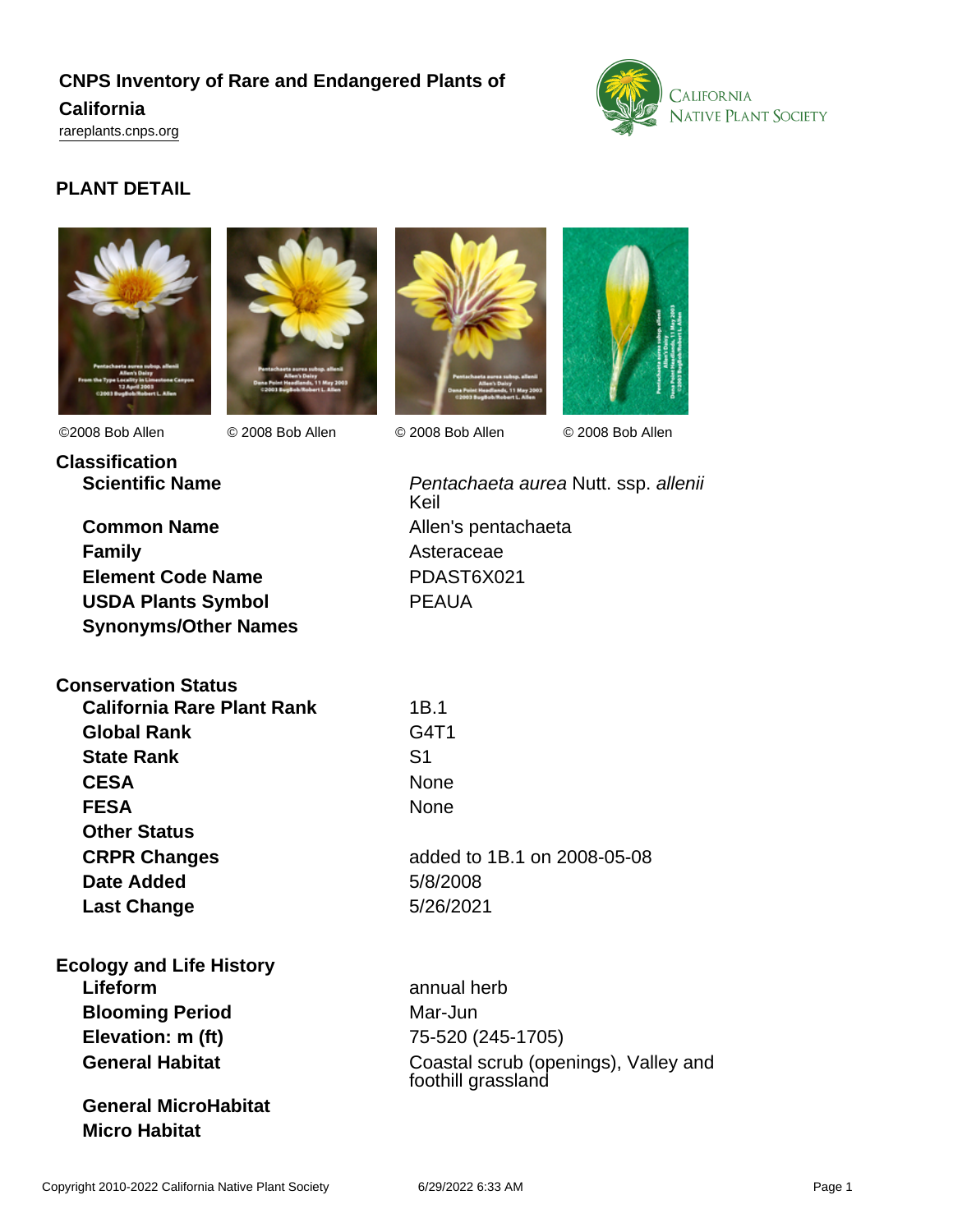# **Element Occurrence Data from California Natural Diversity Database Location Total Element Occurrences** 8 **Element Occurrence Ranks** Excellent (A) 0 Good (B) and the contract of the contract of the contract of the contract of the contract of the contract of the contract of the contract of the contract of the contract of the contract of the contract of the contract of t Fair (C) 0 Poor (D) 0 None  $(X)$  1 Unknown (U) 7 **Occurrence Status** Historical, > 20 years 5 Recent, < 20 years 3 **Presence** Presumed Extant 7 Possibly Extirpated 1 Presumed Extirpated 0 **CA Endemic** Yes **Counties** Orange (ORA) **States** California (CA) **Quads** Black Star Canyon (3311776), Dana Point (3311746), El Toro (3311766), Laguna Beach (3311757), San Juan Capistrano (3311756), Tustin (3311767)

#### **Notes**

Definitions of codes preceding a county and/or quad:

\* Presumed extirpated

(\*) Possibly extirpated

Species may be present in other areas where conditions are favorable. These data should NOT be substituted for pre-project review or for on-site surveys.

## **General Notes**

Known from fewer than 20 occurrences in Orange County. Threatened by development, habitat alteration, and vehicles. Possibly threatened by non-native plants. Not in The Jepson Manual (1993). See Madrono 54(4):343-344 (2007) for original description.

### **Distribution**

### **Threats**